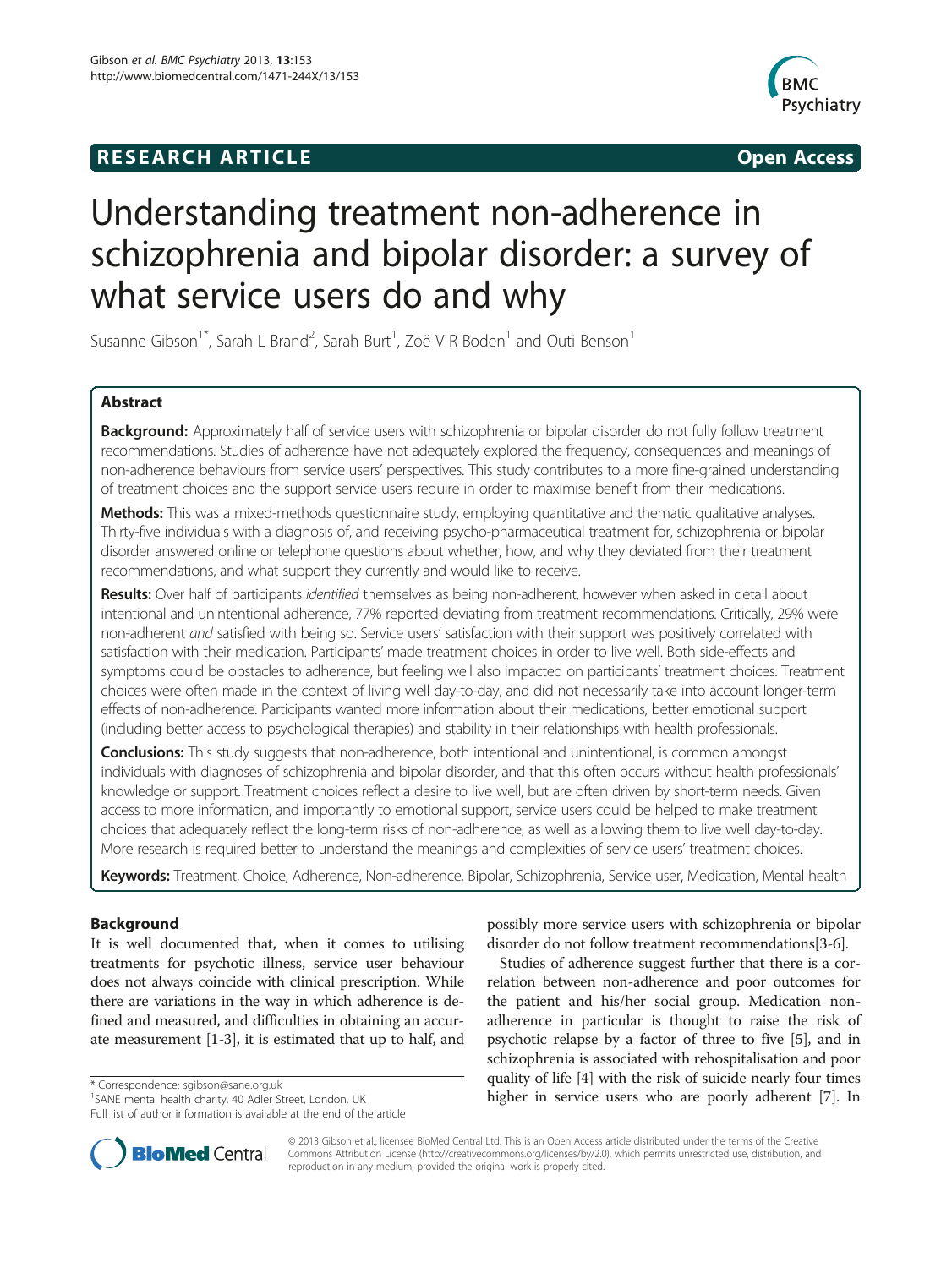bipolar disorder, there is a similar association with relapse, hospital admission and suicide [\[8,9\]](#page-10-0). Even allowing for some bi-directionality of the association between nonadherence and poor outcomes [[2,3\]](#page-10-0), it is clear that there are good reasons for wanting better to understand and address treatment non-adherence.

While there are a number of specifically targeted interventions aimed at improving adherence, referred to as 'adherence therapy' or sometimes 'compliance therapy' the UK National Institute for Health and Clinical Excellence (NICE) [\[10,11](#page-10-0)] guidelines for the treatment of schizophrenia and bipolar disorder advise *against* using adherence therapy. This may be because of the absence of evidence for their effectiveness: studies of adherence therapy for schizophrenia have shown moderate or no effect on medication adherence, and none on symptom reduction or quality of life [[12](#page-10-0)]. Similarly in bipolar disorder, although recommendations have been made to target knowledge and attitudes about medication and the issue of adherence itself in therapy, Gray et al [[13](#page-10-0)] found that the evidence for the efficacy of such interventions is inconclusive. Berk et al [\[2\]](#page-10-0) found some evidence of success in psychosocial interventions directly targeting adherence for people diagnosed with bipolar disorder, although they acknowledge that the small number of studies means that there is a lack of a sufficient evidence base. More research has been carried out into interventions where adherence is a secondary outcome. Here the evidence suggests that while some interventions can improve adherence and/or outcomes for people with bipolar disorder, there are a number of variables involved [\[2](#page-10-0)].

What service users do is one such variable. Thus rather than treating non-adherence as a conglomerate concept, it is useful to consider the different ways in which service users diverge from treatment recommendations. For example a service user might increase or decrease the amount of medication that they take, and do so either for a short or long period of time. They might change the time at which they take their medication, continue to follow some recommended courses of treatment while not adhering to others, or they might stop taking medication altogether. Adherence behaviour is also something that fluctuates over time [\[14](#page-10-0)], and may be intentional or unintentional [\[2,9](#page-10-0)]. While these factors impact on the outcomes of non-adherence and success of interventions there is a further, perhaps related dimension to consider. That is, what informs and influences service users' decision-making and behaviour with regard to adherence and non-adherence?

While understanding both what service users do and how they make and evaluate decisions about following treatment recommendations may be requisite for developing and targeting interventions that are successful in improving adherence [\[2,9](#page-10-0)], added to this is a concern to ensure that treatment decisions are based on a collaborative therapeutic alliance that takes into account the perspective of the service user. Thus it is noted that there has been a move away from the language of 'compliance' to that of 'adherence', reflecting the role of the service user within the therapeutic relationship in discussing and agreeing a course of treatment, and in deciding to follow the recommendations [[2,](#page-10-0)[15](#page-11-0)].

Taking this further, the recovery model looks beyond treating symptoms and preventing relapse in severe and enduring mental illness to a more holistic view that includes establishing or re-establishing an integrated sense of self as competent and self-directing [\[16,17](#page-11-0)]. Here the need for a collaborative approach to treatment based on an understanding of the first-hand experience of the service user is twofold: first in determining what recovery means to that person, and second in facilitating a sense of agency.

This paper reports on a study investigating first person accounts of treatment adherence decisions and behaviours among service users with a diagnosis of schizophrenia or bipolar disorder, and their perspectives on available and desired support to maximise benefit from their treatment. By eliciting some of the more fine-grained aspects of service users' treatment choices, the study contributes to an approach that takes seriously the role of the service user in successfully managing and living with a severe and enduring mental illness.

# Method

#### **Participants**

Forty-one people living in England with both a diagnosis of and receiving treatment for either schizophrenia or bipolar disorder were recruited. Thirty-five reported receiving psycho-pharmaceutical treatment and their responses are reported in this paper  $(N = 35)$ . Participants were recruited via the SANE website, and through publicity in SANE communications, including social media.

The majority of participants defined themselves as White British ( $n = 23$ ), with 1 reporting their ethnicity as White English, 1 as Asian Indian, 1 as Asian Pakistani, 1 as Welsh, and eight did not respond. Ten reported having a diagnosis of schizophrenia and 24 a diagnosis of bipolar disorder. One participant reported having a diagnosis of both schizophrenia and bipolar disorder. Twenty-five were being treated by a psychiatrist, 17 were being treated by a primary care physician, 1 was being treated as an inpatient, and 14 as outpatients. Four were also receiving individual therapy, 1was in group therapy, and 1 was receiving both.

#### Ethics

The study received ethical approval from the North London Research Ethics Committee 2 (REC reference number: 10/H0724/37). Participants gave their informed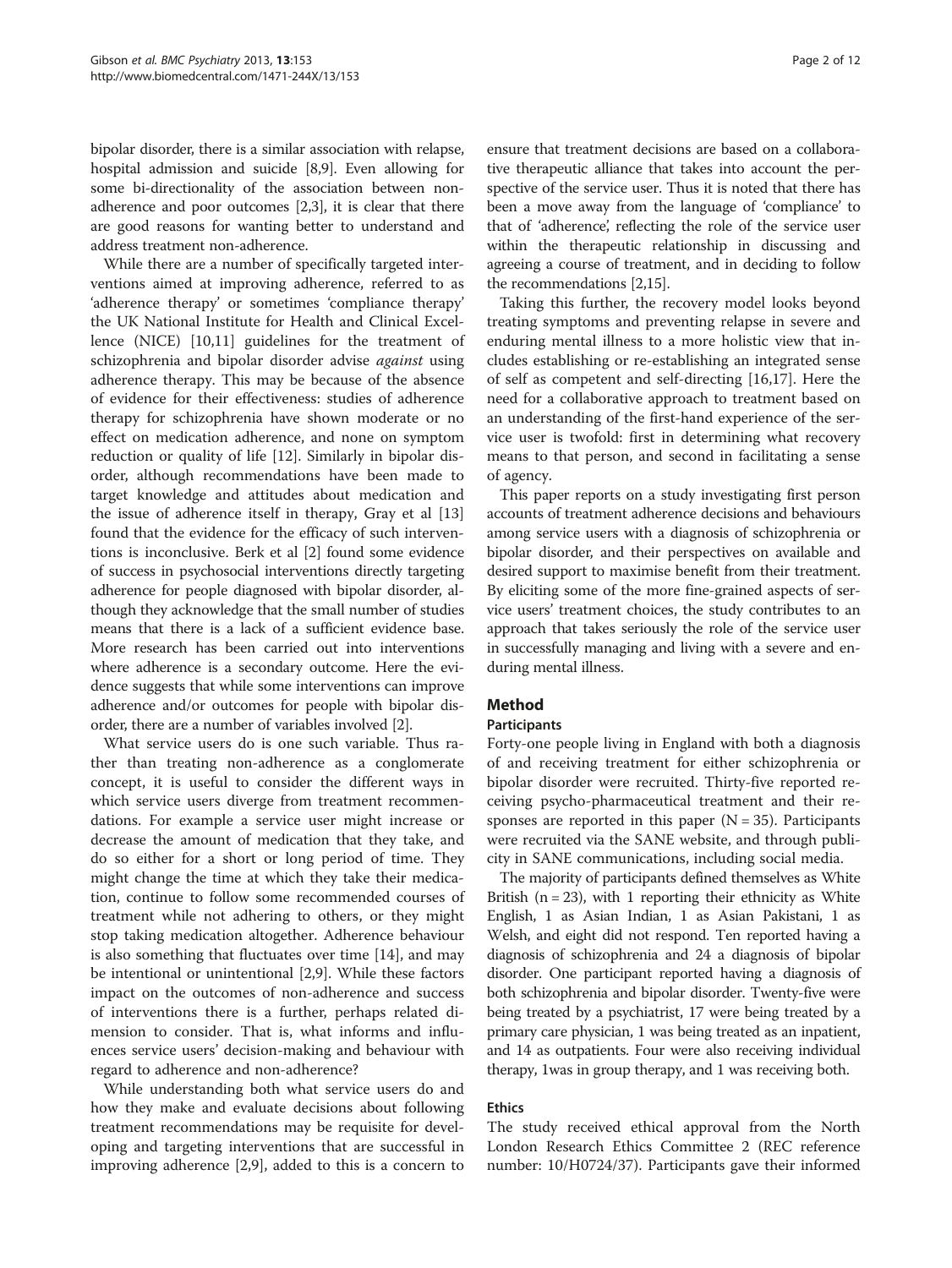consent online by confirming (by clicking in the appropriate box) that they had read and understood the Participant Information Sheet. It was not possible for participants to progress with the online study until they had given their consent. Participants taking part by telephone completed the same procedure verbally with the researcher, having been sent a copy of the Participant Information Sheet in advance. Participants were informed that their responses may be published, but their anonymity would be protected.

#### Design and measures

This was a mixed-methods questionnaire study. The questionnaire was delivered online or via telephone, and aimed to gather information about how often, in what way, and why service users deviate from their treatment recommendations. Up to 42 multiple choice and openended questions asked service users to give their own reasons related to a variety of prescribed possible ways of regulating their medication [see Additional file [1](#page-10-0)]. The questionnaire asked participants about both psychopharmaceutical and non-medical treatments; the results that we report on here are derived from the questions concerning the former. Intentional non-adherence and unintentional non-adherence were both explored, and service users were also asked about their expectations of what would happen, and what actually happened when they deviated from treatment recommendations. Participants were also asked about the extent to which they discuss their treatment non-adherence with their health care professional, and what informed those decisions. Finally, they were asked about available and desired support in relation to their diagnoses.

Adherence was measured by self-report [\[14](#page-10-0)]. Service users were asked whether they followed treatment recommendations exactly, or did something different. They were also asked to describe their intentional and/or unintentional non-adherence and to estimate the frequency of each.

# Data analysis

Quantitative data was explored primarily with descriptive statistics. Chi-square analyses and non-parametric correlations were undertaken where feasible and useful (all with a threshold of  $p < 0.05$ ).

Qualitative data was explored using a thematic analysis following the guidelines of Braun & Clarke [\[18](#page-11-0)]. Data was initially coded inductively, before codes were clustered into themes and subthemes. Themes were developed on the basis of their prevalence across the data-set, and with reference to potential theoretical interests. Qualitative analysis was initially carried out by one author, then, to increase validity, themes were independently checked against the data by the other researchers. Any differences of opinion were discussed and resolved by all authors. There were no instances of disagreement

on themes which were not resolved satisfactorily. Participant quotations were chosen to best illustrate the theme under discussion.

# Results

#### **Quantitative**

Service users were asked how closely they followed their treatment recommendations, and  $46%$  (n = 16) reported following recommendations exactly. However, when asked to describe the different ways in which they did something different to recommendations, while  $54\%$  (n = 19) reported intentional non-adherence,  $71\%$  (n = 25) reported unintentional non-adherence, with a total of  $77\%$  (n = 27) doing something different to recommendations. That is, half of those  $(n = 8)$  who reported following treatment recommendations exactly then went on to describe occasions on which they were unintentionally non-adherent. Of those who reported intentional non-adherence, roughly half were intentionally non-adherent at least twice a month; likewise, of those who were unintentionally non-adherent, roughly half were unintentionally non-adherent at least twice a month (Table [1\)](#page-3-0).

Service users reported their expectations and the outcomes of intentionally doing something different to treatment recommendations. On 55% of those occasions when service users had a positive expectation (including expectations of no change), they also experienced a positive outcome (including outcomes of no change). On 45% of those occasions when service users expected a positive outcome (including expectations of no change), they experienced a negative outcome. On all of those occasions when service users had a negative expectation, they then experienced a negative outcome. Notably, while on the majority of occasions of intentional non-adherence, service users had positive expectations, there were still some occasions  $(n = 5)$  on which service users chose not to follow recommendations despite expecting negative consequences (Table [2](#page-3-0)).

Thirty-four percent  $(n = 12)$  of service users reported that they would like to change the way they followed their treatment recommendations, with  $20\%$  (n = 7) wanting to follow them more closely and  $14%$   $(n = 5)$  less closely. Sixty-six percent  $(n = 23)$  did not want to change the way they followed recommendations. Of those who did not want to change the way they followed their recommendations, only 57%  $(n = 13)$  reported that they followed recommendations exactly. This means that nearly a third of service users  $(29\%, n = 10)$  did not take medication as recommended *and* were happy with their level of adherence (Table [3\)](#page-4-0).

Service users were asked to rate their satisfaction with their current medication on a scale of 1 (not at all satisfied) to 5 (very satisfied) (Figure [1](#page-5-0)). They were also asked to rate their satisfaction with their current support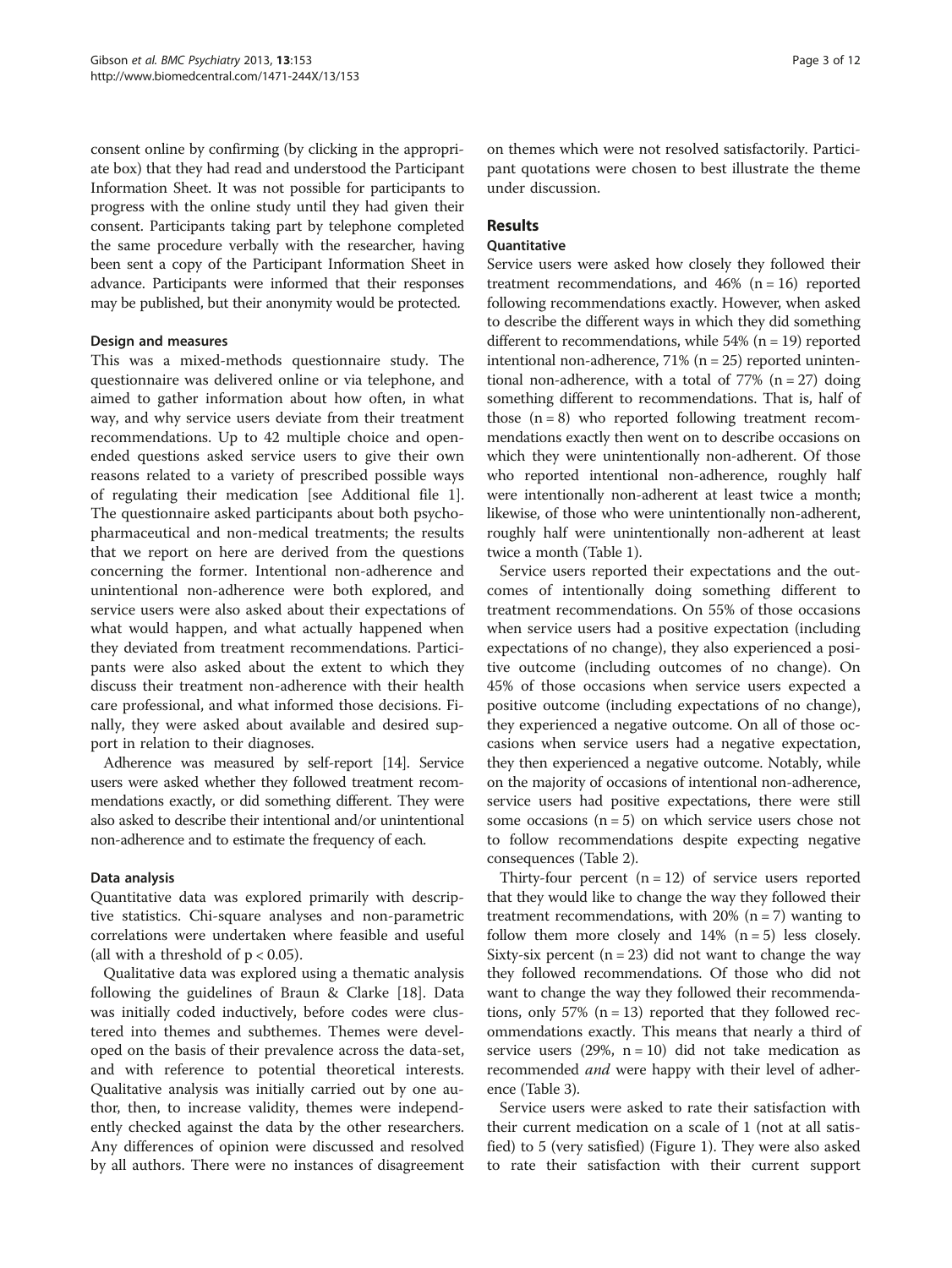#### <span id="page-3-0"></span>Table 1 What service users do: self-reported service user behaviours

| Self-reported service user behaviour                                                                                | Service users   |  |
|---------------------------------------------------------------------------------------------------------------------|-----------------|--|
|                                                                                                                     | (no./total (%)) |  |
| Service users who reported following<br>recommendations exactly                                                     | 16/35(46)       |  |
| Service users who described intentionally<br>and/or unintentionally doing something<br>different to recommendations | 27/35 (77)      |  |
| Service users who described intentionally<br>doing something different to recommendations                           | 19/35 (54)      |  |
| Of these                                                                                                            |                 |  |
| $\cdot$ 2 or more times a month                                                                                     | 9/19(47)        |  |
| • Intentionally taking less medication                                                                              | 12/19(63)       |  |
| · Intentionally taking more medication                                                                              | 12/19(63)       |  |
| Service users who described unintentionally<br>doing something contrary to recommendations                          | 25/35 (71)      |  |
| Of these                                                                                                            |                 |  |
| • 2 or more times a month                                                                                           | 12/25(48)       |  |
| • Forgot to take medication                                                                                         | 17/25 (68)      |  |
| • Symptoms prevented taking medication                                                                              | 12/25 (48)      |  |
| • Unable to motivate self to take medication                                                                        | 12/25 (48)      |  |
| • Practical reasons                                                                                                 | 9/25(36)        |  |
| • Unsure about recommendations                                                                                      | 5/25(20)        |  |
| • Lost prescription                                                                                                 | 1/25(4)         |  |

(Figure [2](#page-5-0)). There was a significant positive correlation between satisfaction with support and satisfaction with medication received ( $r_S = 0.43$ , N = 35, p = 0.01).

#### Qualitative: Thematic analysis

Three main themes were identified: 'Living well for self and others'; 'Obstacles to adherence'; 'Therapeutic support'.

#### Living well for self and others

Subthemes: 'Staying well and avoiding negative consequences'; 'Managing side-effects and symptoms'

The reasons service users gave for either following or intentionally not following treatment recommendations can be analysed under the theme 'Living well for self and others'. That is, service-users made decisions about their treatment recommendations in order to live as well as possible with the symptoms of their diagnosis and the side-effects of medications, with decision-making taking place in response to the demands of everyday living.

The reasons given by service users for always or sometimes following recommendations formed the subtheme 'Staying well and avoiding negative consequences'. Treatment recommendations were adhered to insofar as medication was seen as necessary to stay well and live as

#### Table 2 Service user expectations and outcomes: selfreported service user behaviours

| Self-reported service<br>user behaviour                                                                                                                      | <b>Occasions of intentional</b><br>non-adherence (no. / total (%)) |
|--------------------------------------------------------------------------------------------------------------------------------------------------------------|--------------------------------------------------------------------|
| Occasions on which service users'<br>expectation of a positive outcome<br>was followed by an outcome of<br>the same valence                                  | 18/33 (55)                                                         |
| Occasions on which service users'<br>expectation of a negative outcome<br>was followed by an outcome of the<br>same valence                                  | 5/5(100)                                                           |
| Occasions on which service users'<br>expectation of a positive outcome<br>was followed by an outcome of<br>negative valence                                  | 15/33 (45)                                                         |
| Occasions on which service users<br>correctly predicted positive or<br>negative valence of the outcome<br>of doing something contrary<br>to recommendations. | 23/38 (61)                                                         |

good a life as possible or insofar as it was necessary to avoid negative consequences

"To stay in one piece, stay balanced" (P13)

"In order to get the very best out of life and remain safe" (P1)

"Meds keep my head just above water, failing taking them...I and people around me pay the price"  $(P41)$ 

"Scared of being sectioned and I dislike some of the Schizophrenia symptoms" (P35)

This subtheme was further supported by service users' reasons for satisfaction with their current medication

"As long as I'm on medication I haven't been ill" (P11)

"I started to get my life back and have some degree of normality" (P39)

Conversely, dissatisfaction with current medication appeared to reflect the ways in which medication failed to support 'living well', for example problems with sideeffects, lack of efficacy in controlling symptoms or the burdens associated with following a treatment course:

"long term health effects and side effects. It's toxic" (P28)

"I was once very active and went to the gym 4 times a week, now I have become lethargic and fatigued from my medication" (P23)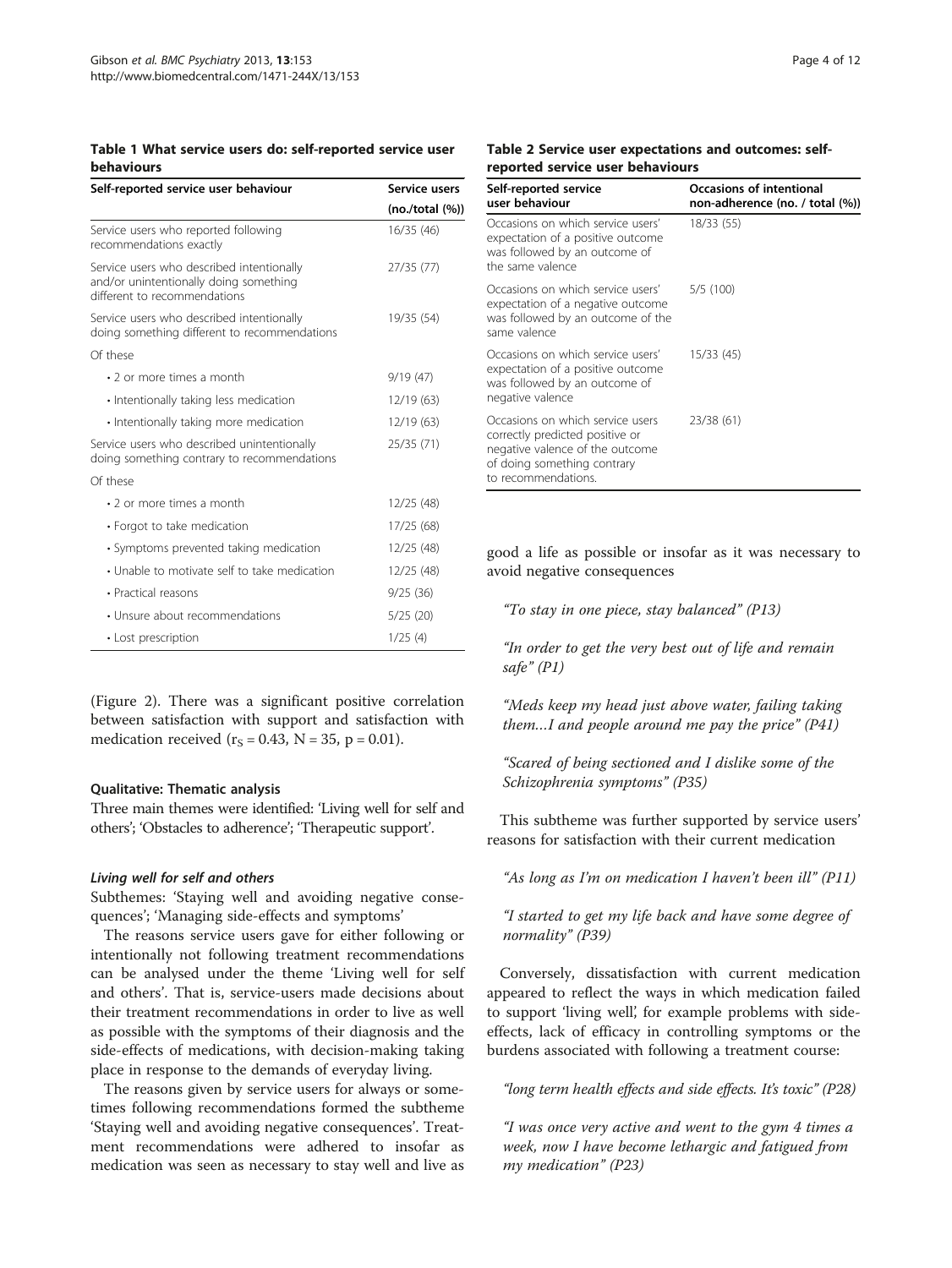## <span id="page-4-0"></span>Table 3 Service user desire to change/not change treatment behaviour

| Service user self-report                                                             | Service users   |  |
|--------------------------------------------------------------------------------------|-----------------|--|
|                                                                                      | (no./total (%)) |  |
| Did want to change the way they<br>followed recommendations                          | 12/35(34)       |  |
| • Follow more closely                                                                | 7/35(20)        |  |
| • Follow less closely                                                                | 5/35(14)        |  |
| Did not want to change the way they<br>followed recommendations                      | 23/35 (66)      |  |
| Of these                                                                             |                 |  |
| • Doing something different to recommendations                                       | 10/23(43)       |  |
| Not following recommendations and did not<br>want to change their level of adherence | 10/35 (29)      |  |

"I still suffer from intrusive and painful thought disturbance" (P1)

"… monthly or fortnightly my mood drops and I have a severe depression lasting about a week" (P41)

"I am really fed up with … having to have a blood test every four weeks" (P35)

"I just wish I didn't need to take so much medication" (P19)

The reasons given by service users for intentionally doing something different to their treatment recommendations informed the subtheme 'Managing side-effects and symptoms'. Here there was still a concern with living well, and changes were made in order to manage side-effects and symptoms in a way that enabled service users to live with the difficulties associated with their diagnosis and medication. Those who took more medication tended to frame their reasons in terms of managing symptoms; those who took less mediation tended to frame their reasons in terms of managing side-effects, although some service users reported taking less medication because they felt well

"I started feeling depressed and wanted to increase my dose so I slept through the day" (P18)

"Intensity of voices made it hard to cope"  $(P3)$ 

"Didn't like the sedative side effects" (P15)

"I had a meeting at work the next day so skipped my evening dose" (P9)

"I had been coping well for a significant period of time" (P33)

"I feel okay on less and see no reason to take more" (P39)

Changing the time of medication tended to be associated with managing sleep patterns and tiredness

"I was working nights and needed to feel alert during the night" (P9)

"Took antidepressants once a day rather than twice a day, to have more energy during the day"  $(P3)$ 

#### Obstacles to adherence

Subthemes: 'Feeling well enough'; 'Contending with sideeffects and symptoms'

Service users were asked to select from a list of options that best described the reasons for their unintentional non-adherence (Table [1\)](#page-3-0). Analysis of the service users' accounts of their unintentional non-adherence suggested the theme 'Obstacles to adherence' with 2 subthemes, 'Feeling well enough' and 'Contending with side-effects and symptoms'.

Thus although 17 service users reported that they had forgotten to take medication (Table [1\)](#page-3-0), within this group the experiences described differed notably. For some, forgetting appeared to be a function of 'Feeling well enough', that is, of a remission of symptoms and/or being busy or generally engaged with everyday life

"Just forgot too busy at work" (P15)

"Somehow I forgot to take the medication, maybe because I was feeling well" (P25)

For others 'forgetting' was part of the experience of "Contending with side-effects and symptoms"

"last night I forgot to take my lithium because I was too tired and didn't want to feel sick" (P23)

"Last week, was awake for three days did not take any medicine during this period" (P14)

This also incorporated aspects of loss of motivation:

"too mentally and physically tired to get out of bed and fetch medication/water" (P27)

"I didn't feel like doing anything and taking medication was one of those things" (P37)

as well as the experience of symptoms directly impacting on adherence, including delusional thoughts or fears about medication, hopelessness, hallucinations,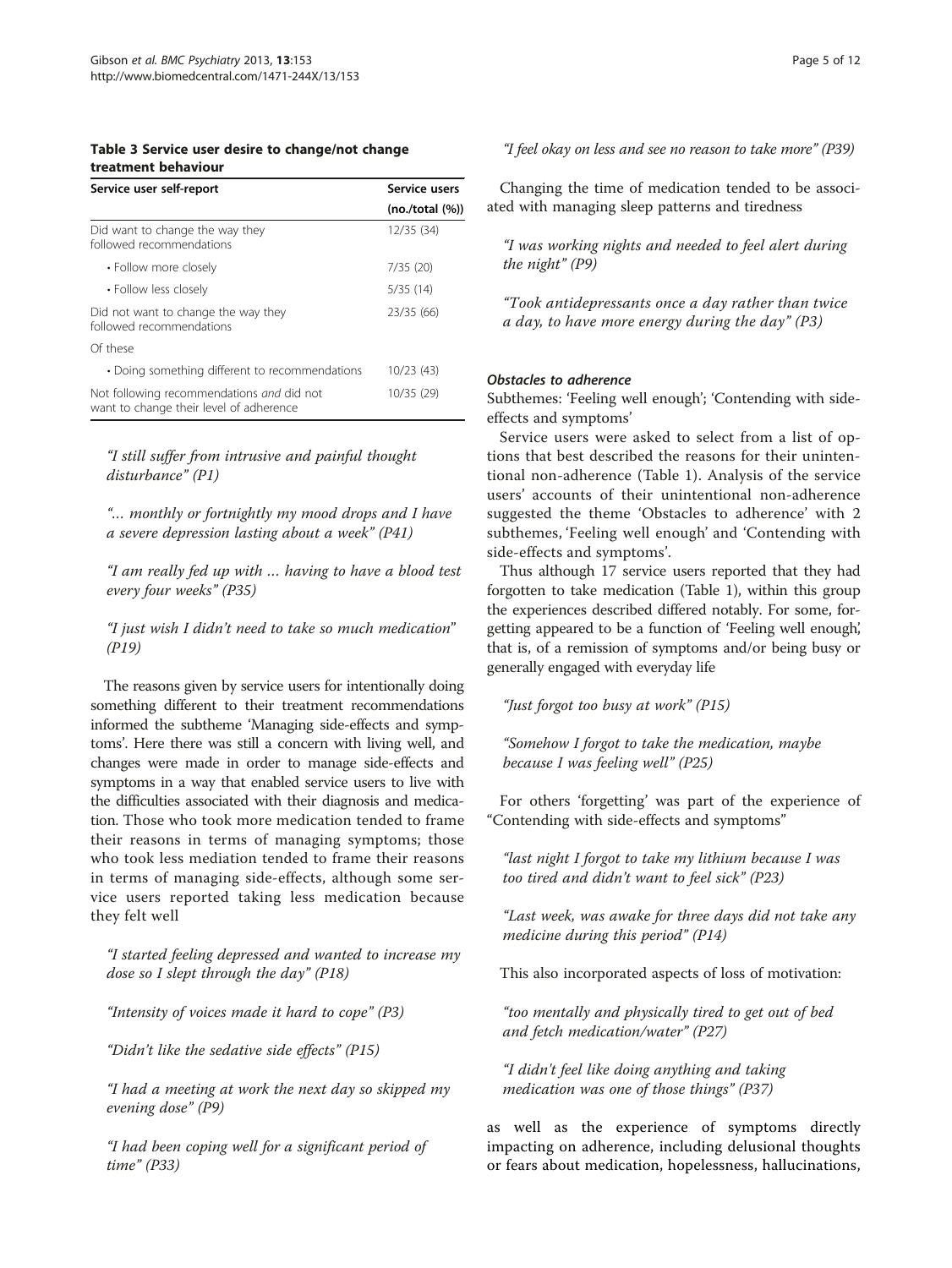<span id="page-5-0"></span>

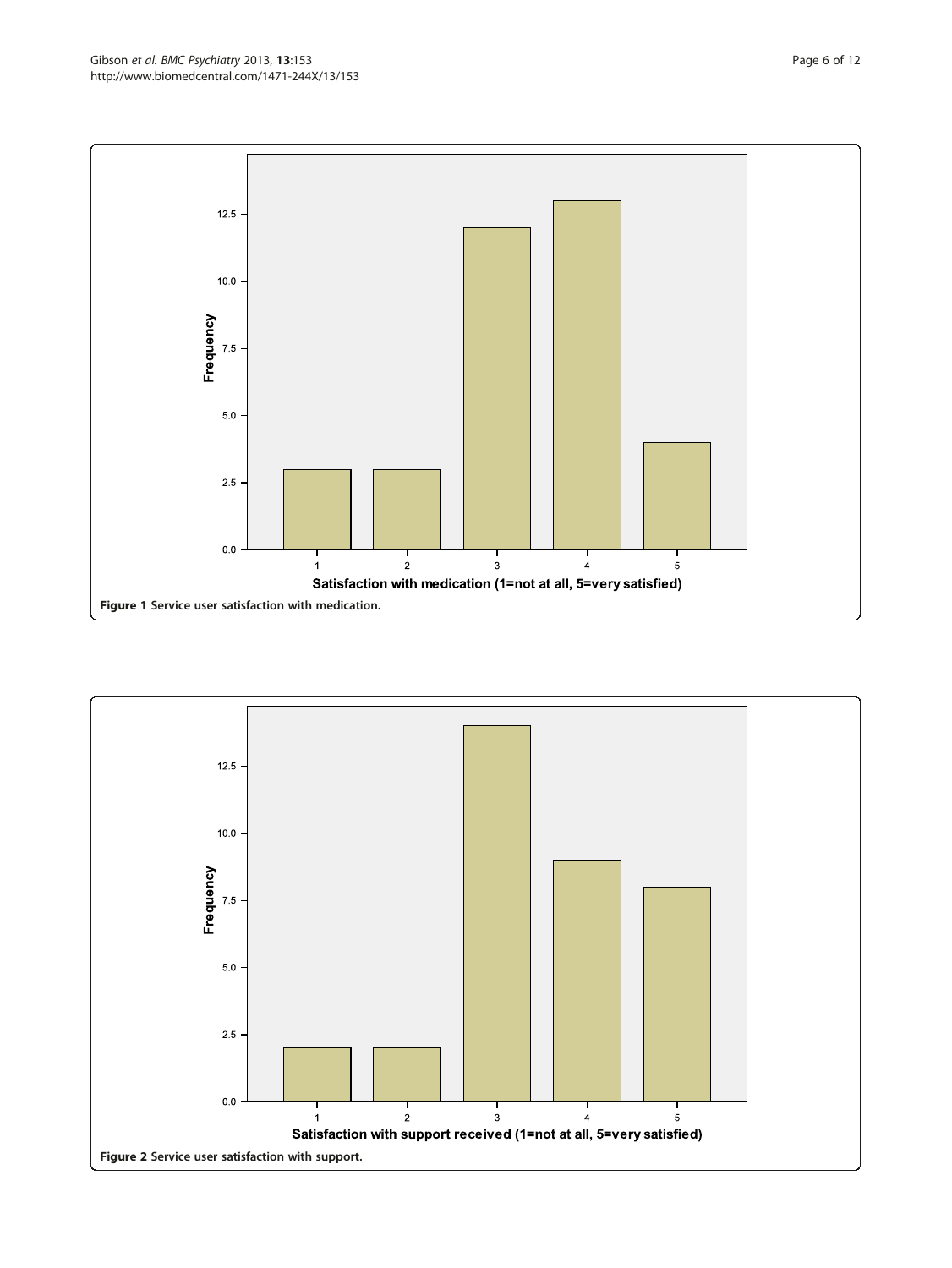mania or beliefs about the impact of non-adherence on symptoms

"I wanted to know what I really thought and I believed that the medication was controlling my thoughts - so it had to be stopped" (P35)

"Too low felt there was no point as was going to kill myself anyway" (P15)

"I am hearing bad voices and they sometimes tell me that the medication is poison"  $(P7)$ 

"I was high as a kite" (P4)

"Thought I might feel better if dose missed occasionally" (P16)

Further, where service users reported practical difficulties these might sometimes be understood as combining with side-effects or symptoms with a resulting increased impact

"I was stuck in a flat with little energy after being on two lots of medication sleeping 16 hours or more with no transport" (P24)

One shared element of the two themes presented so far is the way in which decision-making and behaviour tends to be in response to the day-to-day challenges and demands of living with a severe and enduring mental illness, rather than on longer term considerations. This will be discussed below.

#### Therapeutic support

Subthemes: 'Enabling and disabling communication'; 'Supporting the person'

The role of the therapeutic relationship featured in service user accounts in a number of ways, analysed under the theme 'Therapeutic support' with the subthemes 'Enabling and disabling communication' and 'Supporting the person'.

Good experiences of communication were enabling in the sense that the service users felt supported and better able to manage their illness. However, in other cases communication was experienced as impaired and impairing, such that service users felt unable to communicate, or where attempts to communicate were met with a less than satisfactory response. Also informing this was the desire for more and better information to help support treatment choices.

Hence service users were asked whether they discussed the times when they had not followed

treatment recommendations with their doctor. Some of the reasons for not discussing non-adherence related to concerns about the consequences, accessibility of health care professionals, or to the service user's own state of mind

"in fear he may take me off the haloperidol" (P7)

"frightened of being sectioned" (P27)

"I don't see the doctor for another 6 months" (P3)

"I didn't want to interact with anyone" (P18)

"too ashamed" (P26)

In other cases service users described a relationship in which they felt trusted to make their own decisions, or appeared to trust themselves to make the decision

"When the ground rules were established with my recent GP, it was discussed that I could increase or decrease (by a small amount) my medication as and when required" (P33)

"the medication dosage works and I see no reason to change as I am not taking too much" (P8)

Where service users had discussed their nonadherence, this had in a number of cases resulted in a positive outcome

"my psychiatrist is going to review my anti d [epressant]" (P7)

"Slow release anti-depressant prescribed. So I only need to take it once a day" (P3)

However, in other cases there were blocks to communication, or communication resulted in a negative outcome

"I told the Dr the symptoms but wasn't honest about what medication I was taking less of"  $(PI8)$ 

"They were not willing to listen to the prescription mess up that had occurred and just said I had decided to stop taking meds myself" (P37)

"I was 'bullied' into taking a different medication" (P35)

The desire for more and better information to help support treatment choices included wanting to be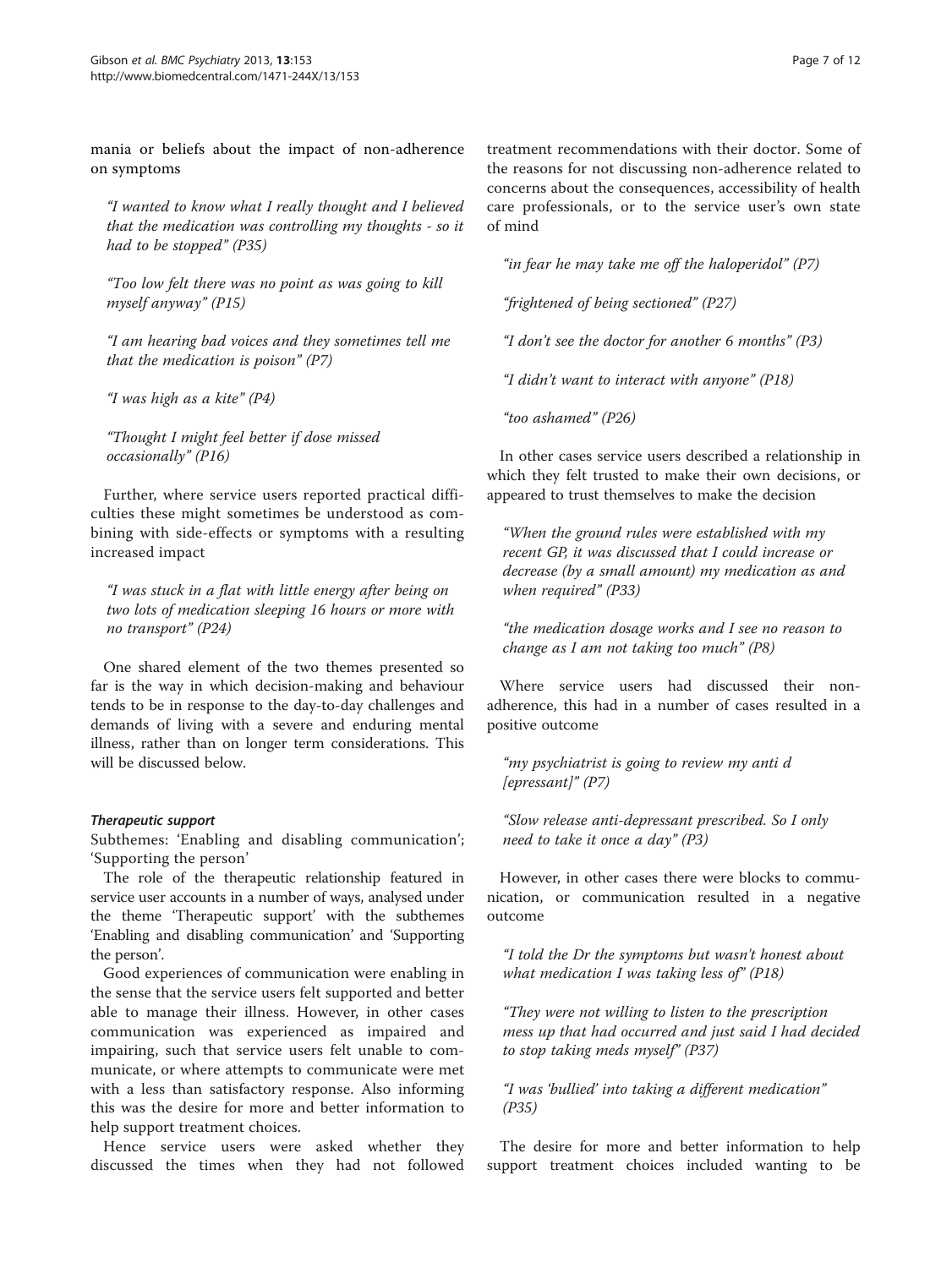informed about alternative treatments, more information about the long term effects of medication, and information about the effects of taking medication while pregnant

"Independent, unbiased information about my medication and other possible treatments" (P3)

"Information about long term consequences of the medications" (P10)

"Access to studies about my medication and pregnancy" (P9)

However, although making informed choices was perceived as important and providing information part of the role of the healthcare professional, there was also a clear need for emotional support, including stability of care, which informed the subtheme 'Supporting the person'.

There were a substantial number of positive experiences of support from healthcare providers

"My psychiatrist is fantastic with email access and I have her mobile number" (P15)

"I have had excellent support from my GP and know that I could call him anytime and he would help in any way he could" (P33)

"I have access to different types of support when I need it and also touch base with professionals to check all is ok. I know I can ring my care co-ordinator whenever I need to" (P37)

Others described mixed experiences or a need for improved therapeutic support

"CPN very supportive. Psychiatrist being changed all the time" (P14)

"I get good support from my psychiatrist and my CPN but my GP is not approachable or involved" (P35)

"would like a CPN again (I used to have one) or a support worker/someone to talk to" (P27)

"I am not listened to regarding the side effects of my medication and no peer group support has been offered" (P9)

"I don't get any support unless I ask for it, and sometimes I am so cross I don't feel I can in what is considered an appropriate way, The doctor does not know me well, I had to change due to moving and they don't try to understand" (P2)

Here, being listened to and understood appears to be an important part of feeling supported, and a number of service users pointed to the lack of talking therapies. In addition, when asked what additional support they would like, participants expressed a desire for more talking therapies

"Do have some support but would prefer regular counselling and transport to it" (P24)

"I get medical attention I think I need except talking therapies" (P13)

"I think being offered some type of group or individual therapy would be really beneficial" (P18)

"More talking therapy and counselling to give me peace of mind" (P1)

## **Discussion**

#### What do service users do and why?

Previous studies suggest that around 50% of service users are non-adherent, although as it was noted above, there are competing definitions and different measurements of adherence, as well as difficulties in obtaining an accurate measurement [[3,5\]](#page-10-0). This study reflects these findings, with 46% of service users reporting that they follow treatment recommendations exactly. However, of these, half then described occasions on which they had unintentionally done something different to recommendations. That is, in this study, service users reported that they followed treatment recommendations exactly unless they considered that they were intentionally doing something different to their recommendations. Of those who had intentionally done something different to recommendations, roughly half reported doing so twice a month or more. Of those who had unintentionally done something different, roughly one third reported doing so twice a month or more (Table [1](#page-3-0)).

The accounts that service users gave of their reasons for adhering and deliberately not adhering to treatment recommendations informed the theme 'Living well for self and others'. Again in line with previous studies, the reasons given for following recommendations were perceived efficacy of medication in controlling symptoms and enabling wellness, and a desire to avoid negative outcomes, including relapse and negative social consequences [\[5,9,](#page-10-0)[15](#page-11-0)]. This was further reflected in the reasons given for satisfaction with medication.

Service users' accounts of their reasons for intentionally doing something different to recommendations informed the subtheme 'Managing side-effects and symptoms', while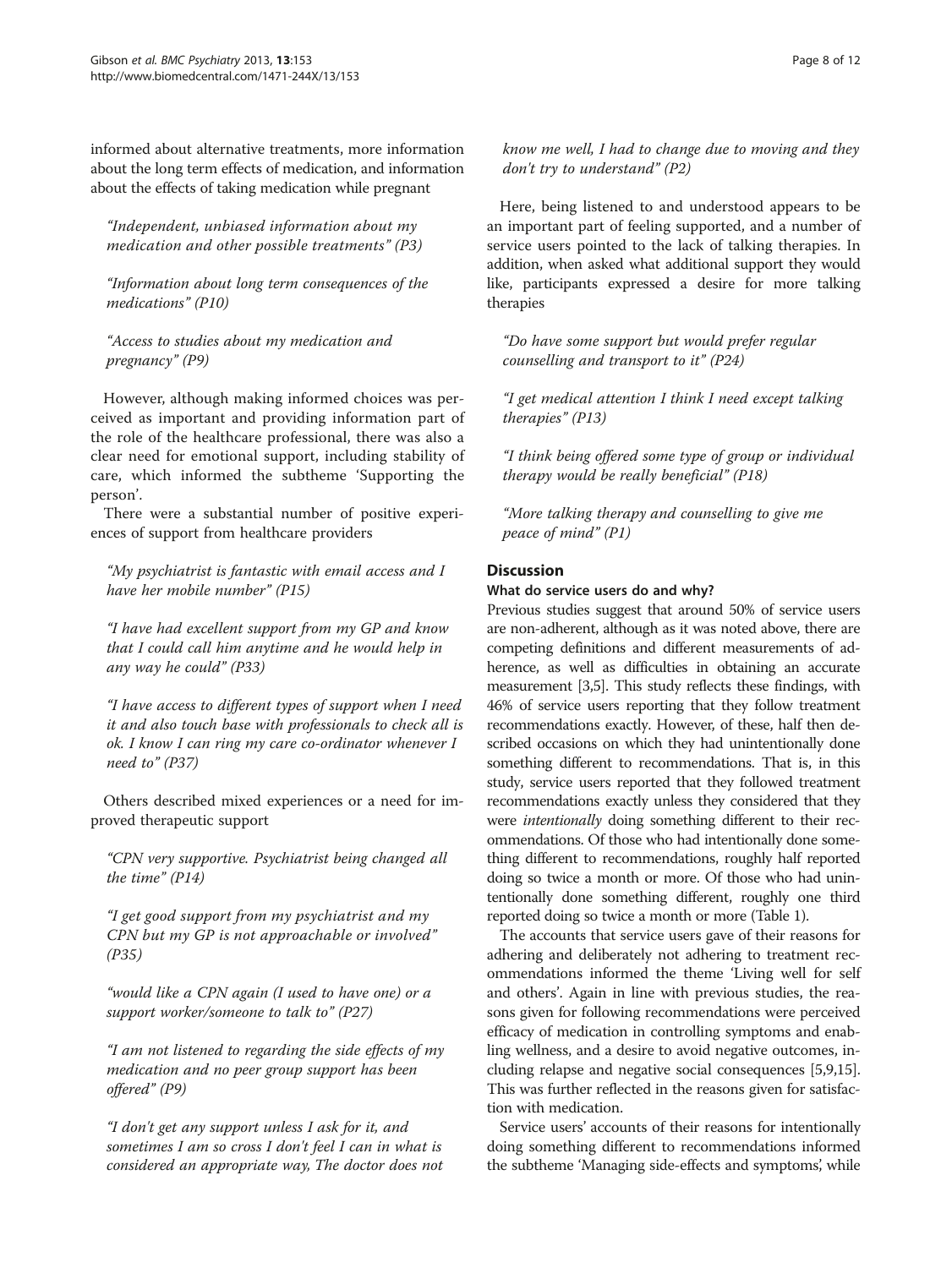in cases of unintentional non-adherence, some service users appeared to be 'Contending with side-effects and symptoms'. Participants described the impact of psychotic, manic and depressive symptoms on adherence. While non-adherence is known to be correlated with the manic phase in bipolar disorder, there is a lack of understanding of the relationship between depressive symptoms and non-adherence [\[2](#page-10-0)]. In this study depressive symptoms were given as reasons both for taking more and taking less medication, and for intentional and unintentional non-adherence.

That the same symptoms can impact on both intentional and unintentional non-adherence might support Basco & Smith's [\[14](#page-10-0)] claim that there is not always a clear distinction between intentional and unintentional non-adherence. However, it appears that there is an important difference in the way in which symptoms are experienced as reasons for non-adherence, which we have analysed by contrasting 'managing symptoms' with 'contending with symptoms'. Thus for example, for one service user depressive symptoms informed the decision to take more medication when they were "feeling very low and recognize[d] the signs of spiraling into a depression" (P33), while for another it prevented their following recommendations as they "didn't feel like doing anything and taking medication was one of those things" (P37). Likewise, one service use took more medication because "intensity of voices made it hard to cope" (P3) while for another "voices instructed me not to take the tablets" (P14). This points to the complexity of service users' lived experience of managing their medication and the symptoms of their illness.

An absence of symptoms also impacted on whether service users' followed treatment recommendations. That is, in some cases, 'feeling well enough' appeared to present an obstacle to adherence. The relevance for adherence of accepting a diagnosis and coming to terms with the implications of managing a long-term severe and enduring mental illness has been recognised [[15](#page-11-0)]. One participant's description of having forgotten to take their medication seems to acknowledge explicitly that this is a factor in determining treatment behaviour, saying "I missed a few days because (a) I was extremely busy and distracted and (b) subconsciously I didn't want to take it because I occasionally become very resentful of the fact that I have to take medication every day" (P33).

In their review, Clatworthy et al [[9\]](#page-10-0) found that concerns about side-effects were associated with nonadherence in bipolar disorder and DiBoventura et al [[19](#page-11-0)] found a significant association between self-reported side effects and non-adherence in people with schizophrenia, in particular extra pyramidal symptoms and agitation, and metabolic side effects such as weight gain. In this study intentional non-adherence was associated with a wish to avoid side effects such as tiredness and feeling sedated; physical side effects such as weight gain and agitation were among the main reasons given by those participants who reported a low level of satisfaction with their medication.

One question is whether the impact of side-effects on service users' treatment choices represents a reasoned weighing of relevant considerations or whether it should instead be construed as an absence of adequately informed decision-making [\[3,14\]](#page-10-0). Some appear to take it as evidence of the latter. For example, Pope & Scott [\[6\]](#page-10-0) distinguish between side-effects and fear of side-effects informing decision-making and Basco & Smith [[14](#page-10-0)] suggest that a memory of unpleasant side-effects might inform an affective rather than reasoned response. In this study, where participants described intentional non-adherence, they appeared to refer to decision-making informed by current rather than remembered or conjectured sideeffects suggesting that the undoubtedly real side-effects informed rather than skewed service users' decisions. This is discussed further below in the context of the time-scale for service user decision-making.

First, however, we consider further the context for service user behaviour and decision-making.

## Understanding service user treatment choices

The idea of a collaborative approach to treating severe and enduring mental illness, and the concept of recovery, point to a need to understand not only the nature of and reasons for treatment adherence and non-adherence, but also the broader context in which service users' decisionmaking and behaviour takes place.

Critically, this study found that nearly one-third of service users with bipolar disorder or schizophrenia were both non-adherent and satisfied with being so. Thus while the literature points to the negative impact of non-adherence, at least some participants appeared to have found a way of adjusting their treatment that they didn't want to change. While it is clear that there is an association between nonadherence and poor outcomes, this aspect of service user experience requires further investigation. For example, it has been pointed out that there may be a bi-directional relationship between non-adherence and relapse with the possibility that adherence decreases when the service user is becoming unwell, as well as non-adherence leading to relapse in some cases [[2\]](#page-10-0). If it is the case that the causal relationship between non-adherence and poor outcomes is not straightforward, then one explanation for service user satisfaction with non-adherence might be that, on some occasions at least, non-adherence does not result in a poor outcome.

Alternatively, this aspect of service user experience might be explained as a function of another finding from this study. That is, that service user treatment choices occur on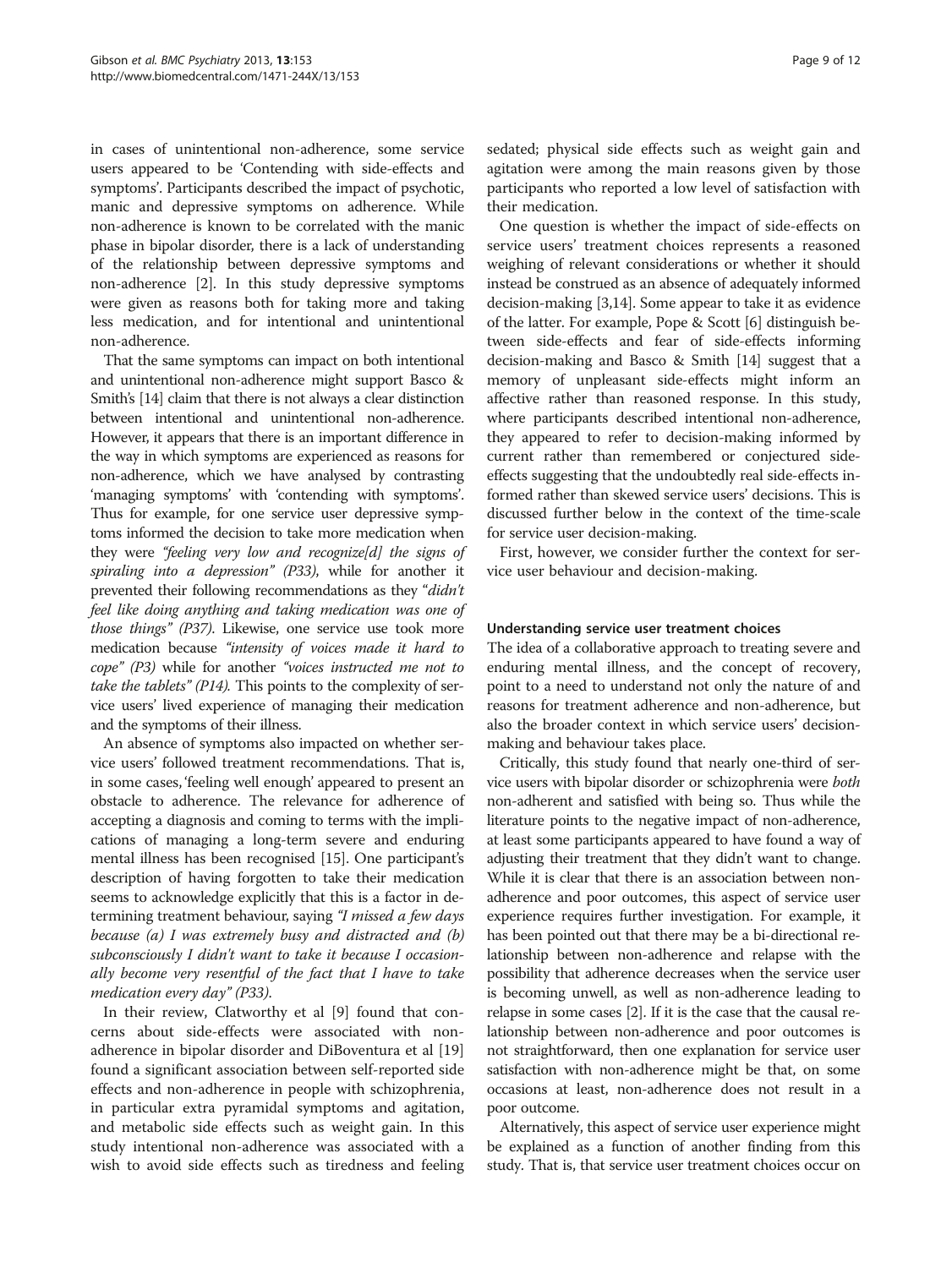a daily basis in response to the everyday demands of ordinary living, for example taking less medication in order to stay alert, or taking more in order to sleep through depressive feelings. That is, it appeared that decisions not to follow treatment recommendations were made in order to live well by balancing side effects and symptoms on a dayby-day basis, rather than to support long-term goals such as preventing relapse.

Further, where it was found that service users' choices about medication self-regulation were in most although not all cases informed by realistic expectations about the positive or negative valence of the outcome, expectations and outcomes of non-adherence were again focused on the short-term rather than the long-term. Thus while this suggests that many service users self-regulated their medication in response to a relatively realistic weighing up of the short-term, or day-to-day costs and/or benefits of non-adherence, it leaves open the question of whether these were taken to outweigh longer-term considerations such as the risk of relapse, or whether longer term considerations were not taken into account (although it is worth noting that where participants expressed a desire for more and better information, this included information about the long-term effects of taking medication).

Again, the focus on day-to-day decision-making can be analysed in different ways. One possibility is to interpret service users' reasoning as flawed, insofar as the longer term risks of non-adherence are not given sufficient weight against the expected short term benefits. Another, perhaps more appropriate understanding attends to the significance of the day-to-day experience of managing a severe and enduring mental illness, where balancing side-effects and symptoms in order to respond to the demands of everyday living is as important as longer term goals such as preventing relapse. Thus Basco & Smith [[14](#page-10-0)] suggest that understanding non-adherence requires attention to the daily obstacles and decisionmaking that informs behaviour; extending this point further it might be argued that understanding what recovery means for a service user requires an understanding of the everyday experiences that are the building blocks of a life well lived. This is not to say that encouraging service users to take long-term as well as shortterm outcomes into account is misguided, but rather that what is required is an expanded perspective on the context for service user treatment choices in order to support those choices and the desire to live well.

#### Supporting service user treatment choices

One implication of the daily focus of service users' treatment choices is a conflict of time frame between service user decision-making and access to clinical support and expertise. There are of course practical limits to the availability of direct support from health care professionals, and

where the need for 'Therapeutic support' consists in a desire for more and better information, there are a number of ways in which this might be provided, for example through an online resource such as the 'Choice and Medication' website [\(http://www.choiceandmedication.org/cms/\)](http://www.choiceandmedication.org/cms/). However, it is clear that the need for support from health care professionals extends beyond providing advice and information to 'Supporting the person'

The therapeutic relationship has been seen by some as an important predictor of adherence [[2](#page-10-0)[,15\]](#page-11-0). However, this study suggests that while the therapeutic relationship is important to service users, the quality of the alliance is a factor in their satisfaction with support (which is in turn correlated with satisfaction with medication), rather than for treatment adherence as such. This can be compared with a recent study of the correlation between clinician and patient ratings of the therapeutic relationship and treatment adherence in schizophrenia [\[4](#page-10-0)]. While both clinician and patient ratings of the therapeutic relationship were linked with adherence (i.e. a higher rating correlated with better adherence), there was a stronger correlation between clinician ratings and adherence than between patient ratings and adherence. As the authors of the report suggest, one explanation for this is that clinicians might take a more positive view of the therapeutic relationship in part because a patient is adherent; the patient on the other hand might well base their assessment on broader criteria.

In the light of this, it is also interesting to note that while fewer than 20% of service users in our study received nonmedical treatment, this was highlighted as one of desired areas of additional support. The UK All Party Parliamentary Group on Mental Health [\[20\]](#page-11-0) recently identified lack of access to psychological therapies for people with schizophrenia as one obstacle to implementing NICE guidelines, and even if the evidence supporting the relationship between psychological therapies and *adherence* is equivocal, there is evidence that psychotherapy can improve overall outcomes for people with bipolar disorder and schizophrenia [\[3](#page-10-0)[,16\]](#page-11-0). Further, Lysaker & Roe [\[21\]](#page-11-0) argue for the role of psychotherapy in a broader concept of recovery that looks beyond the control of symptoms to "the recapture of a coherent personal narrative and/or of metacognitive capacity". We suggest that psychotherapy that focuses on building a coherent sense of self as a person with both future goals and immediate needs would also aid in helping service users to integrate short-term and longterm decision-making with regard to their treatment recommendations.

# Limitations

Limited resources meant that a relatively small number of participants were recruited to the study, such that statistical analyses lacked power. For example, significant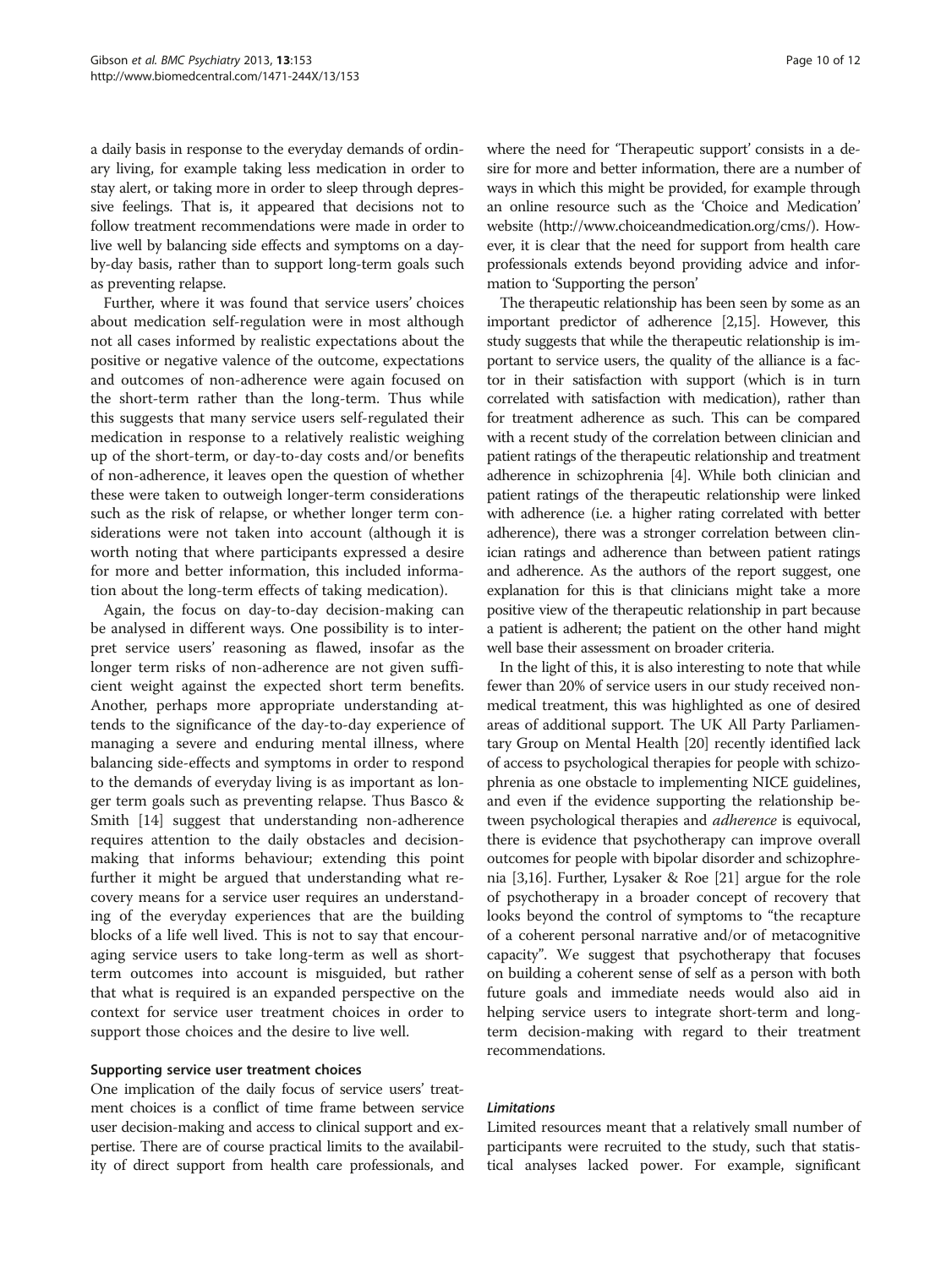<span id="page-10-0"></span>associations between service users' adherence and items such as satisfaction with medication and satisfaction with support were not found. Likewise no significant associations were found between service users' diagnoses and reasons for non-adherence. A larger study would allow further statistical analysis and further qualitative exploration of the experiences of people with different diagnoses and different levels and types of adherence and non-adherence.

As this study focused on service users' perspectives and the ways in which they described and understood their own behaviour, adherence was measured by selfreport; that is participants were asked whether they followed treatment recommendations exactly, and if they did something different, to estimate how often. Use of a validated adherence measure might have given a more accurate result. However, since the aim was not primarily to measure adherence but to understand the context for service user treatment choices, it was considered that the disadvantages of asking participants to complete an adherence measure, particularly with regard to encouraging them to complete the questionnaire, would outweigh the advantages.

# Conclusion

Whilst medication non-adherence carries serious risks for service users, more than half of service users taking medication for either schizophrenia or bipolar disorder do something different to their treatment recommendations.

This study suggests that the reality for people with a diagnosis of schizophrenia or bipolar disorder is that managing their illness and living well requires balancing side effects and symptoms, and that this in many cases means at least occasionally departing from treatment recommendations. Where service users were intentionally and/or unintentionally non-adherent, this was usually in response to the day-by-day challenges of ordinary living, standing in stark contrast to the time frame according to which clinical interactions tend to take place. While many service users reported good experiences of clinical support, there was a perceived need for more extensive provision in this respect, including greater access to talking therapies.

Future research should focus on developing interventions to help service users to understand and manage the risks, and to offer them non-judgemental information, support and advice.

# Additional file

[Additional file 1:](http://www.biomedcentral.com/content/supplementary/1471-244X-13-153-S1.pdf) Understanding service user treatment choices service user survey.

#### Competing interests

There are no competing interests.

#### Authors' contributions

OB conceived of and contributed to the design of the study. SLB and SG jointly designed and constructed the questionnaires. SB and SLB carried out the data analysis, with additional analysis undertaken by SG and ZB. SLB and SG wrote the final manuscript, with contributions from OB and ZB. All authors read and approved the final manuscript.

#### Acknowledgements

This research was carried out by SANE, with financial support from Janssen, who also contributed to the conception of the project. Janssen provided input to the development, scope and design of the project, the development and approval of the questionnaires used, and the subsequent materials, press releases and publications issued as a result. SANE retained editorial independence and editorial control of the findings of the research. It has exclusive ownership of all intellectual property arising from it. We would like to thank our referees for their detailed and constructive comments.

#### Author details

<sup>1</sup>SANE mental health charity, 40 Adler Street, London, UK. <sup>2</sup>European Centre for Environment and Human Health, Medical School, University of Exeter, Exeter, UK.

#### Received: 16 August 2012 Accepted: 13 May 2013 Published: 29 May 2013

#### References

- 1. Lee H, Kane I, Sereika SM, Cho RI, Jolley CJ: Medication-taking behaviours in young adults with schizophrenia: a pilot study. J Psychiatr Ment Health Nurs 2011, 18:418–424.
- 2. Berk L, Hallam KT, Colom F, Vieta E, Hasty M, Macneil C, Berk M: Enhancing medication adherence in patients with bipolar disorder. Hum Psychopharmacol 2010, 25:1–16.
- 3. Busby KK, Sajatovic M: Patient, treatment, and systems-level factors in bipolar disorder nonadherence: a summary of the literature. CNS Neurosci Ther 2010, 16:308–315.
- 4. McCabe R, Bullenkamp J, Hansson L, Lauber C, Martinez-Leal R, Rösler W, Salize HJ, Svensson B, Torres-Gonzalez F, van den Brink R, Wiersma D, Priebe S: The therapeutic relationship and adherence to antipsychotic medication in schizophrenia. PLoS One 2012, 7(4):1–5.
- 5. Staring ABP, Mulder CL, van der Gaag M, Selten J-P, Loonen AJM, Hengeveld MW: Understanding and improving treatment adherence in patients with psychotic disorders: A review and a proposed intervention. Curr Psychiatry Rev 2006, 2:487–494.
- 6. Pope M, Scott J: Do Clinicians understand why individuals stop taking lithium? J Affect Disord 2003, 74:287–291.
- 7. Hawton K, Sutton L, Haw C, Sinclair J, Deeks JJ: Schizophrenia and suicide: systematic review of risk factors. Br J Psychiatry 2005, 87:9-28.
- 8. Lage MJ, Hassan MK: The relationship between antipsychotic medication adherence and patient outcomes among individuals diagnosed with bipolar disorder: a retrospective study. Ann of Gen Psych 2009, 8(7):1-9.
- 9. Clatworthy J, Bowskill R, Rank T, Parham R, Horne R: Adherence to medication in bipolar disorder: a qualitative study exploring the role of patients' beliefs about the condition and its treatment. Bipolar Disord 2007, 9:656–664.
- 10. National Institute for Health and Clinical Excellence (NICE): Bipolar disorder: The management of bipolar disorder in adults, children and adolescents, in primary and secondary care. London, UK: Department of Health; 2006.
- 11. National Institute for Health and Clinical Excellence (NICE): Schizophrenia: Core interventions in the treatment and management of schizophrenia in adults in primary and secondary care. London, UK: Department of Health; 2009.
- 12. Gray R, Leese M, Bindman J: Adherence therapy does not improve quality of life in people with schizophrenia. Br J Psychiatry 2006, 189:508–514.
- 13. Gaudiano BA, Weinstock LM, Miller IW: Improving treatment adherence in bipolar disorder: A review of current psychosocial treatment efficacy and recommendations for future treatment development. Behav Mod 2008, 32:267–301.
- 14. Basco MR, Smith J: Faulty decision-making: impact on treatment adherence in bipolar disorder. Prim Psych 2009, 16(8):53–58.